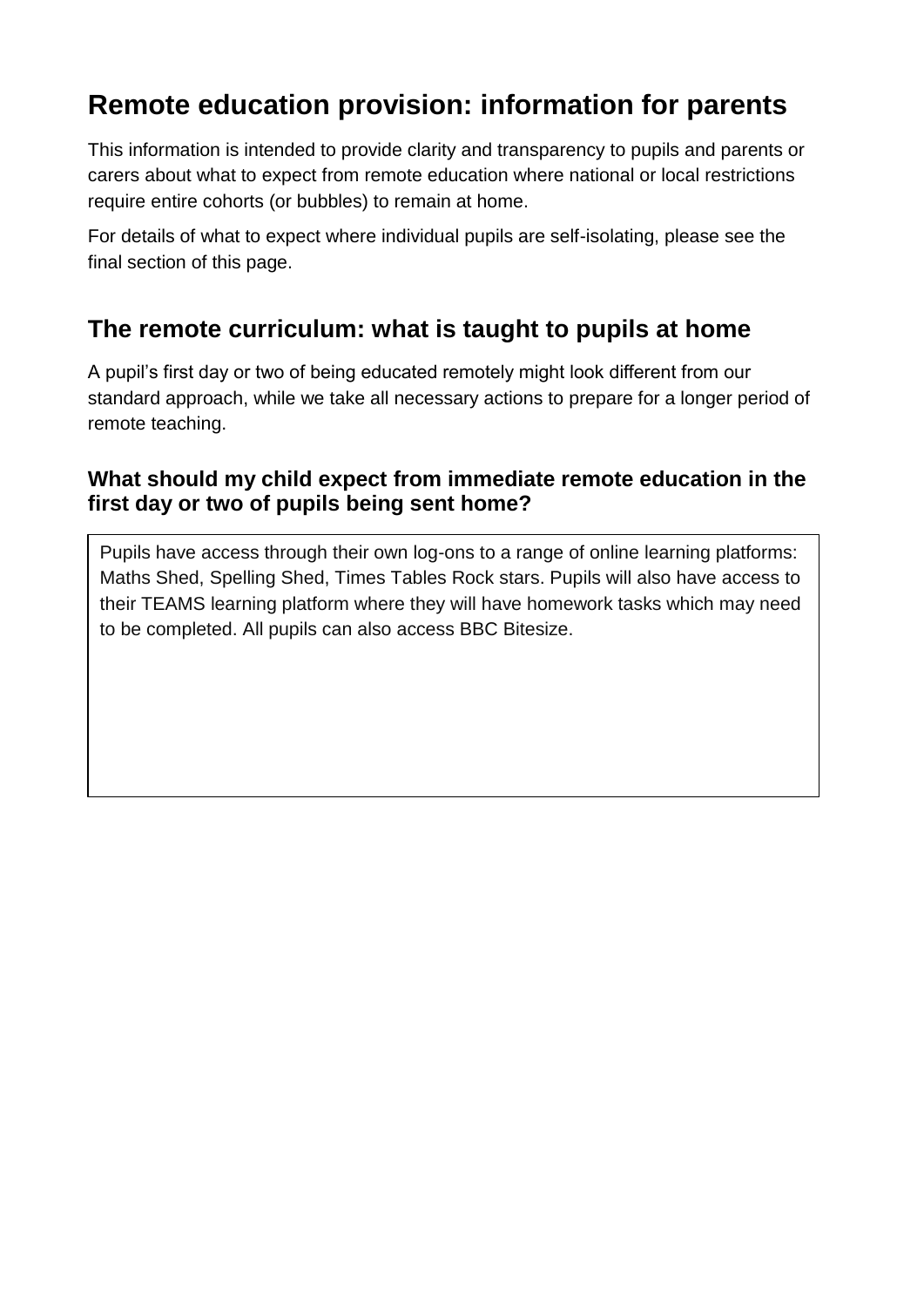### **Following the first few days of remote education, will my child be taught broadly the same curriculum as they would if they were in school?**

- We teach the same curriculum remotely as we do in school.
- St William's is committed to ensuring the curriculum is broad balanced and purposeful. The intent of the curriculum is carefully designed to ensure the sequence of learning sets the right challenge and pace to ensure the best opportunities for progression.
- St William's will use Microsoft TEAMS, with the aim to continue the planned curriculum with some adaption, where necessary, to ensure the teaching online is focused on progress.
- Trust schools believe that it is through effective teacher / pupil relationships, nurtured within the classroom, that give pupils the confidence and motivation to progress. Live online lessons and pre-recorded lessons with live questioning and feedback help to build this relationship.
- Teaching online will replicate at least some aspects of this interactivity and intentional dialogue, and therefore teaching will be more effective, support pupil motivation and lead to improved progression.
- In addition, resources and/or textbooks (both 'hard copy' or electronic) could be issued for pupils to use at home to complement and support lessons.

# **Remote teaching and study time each day**

#### **How long can I expect work set by the school to take my child each day?**

We expect that remote education (including remote teaching and independent work) will take pupils broadly the following number of hours each day:

| Key Stage 1 | 3 hours |
|-------------|---------|
| Key Stage 2 | 3 hours |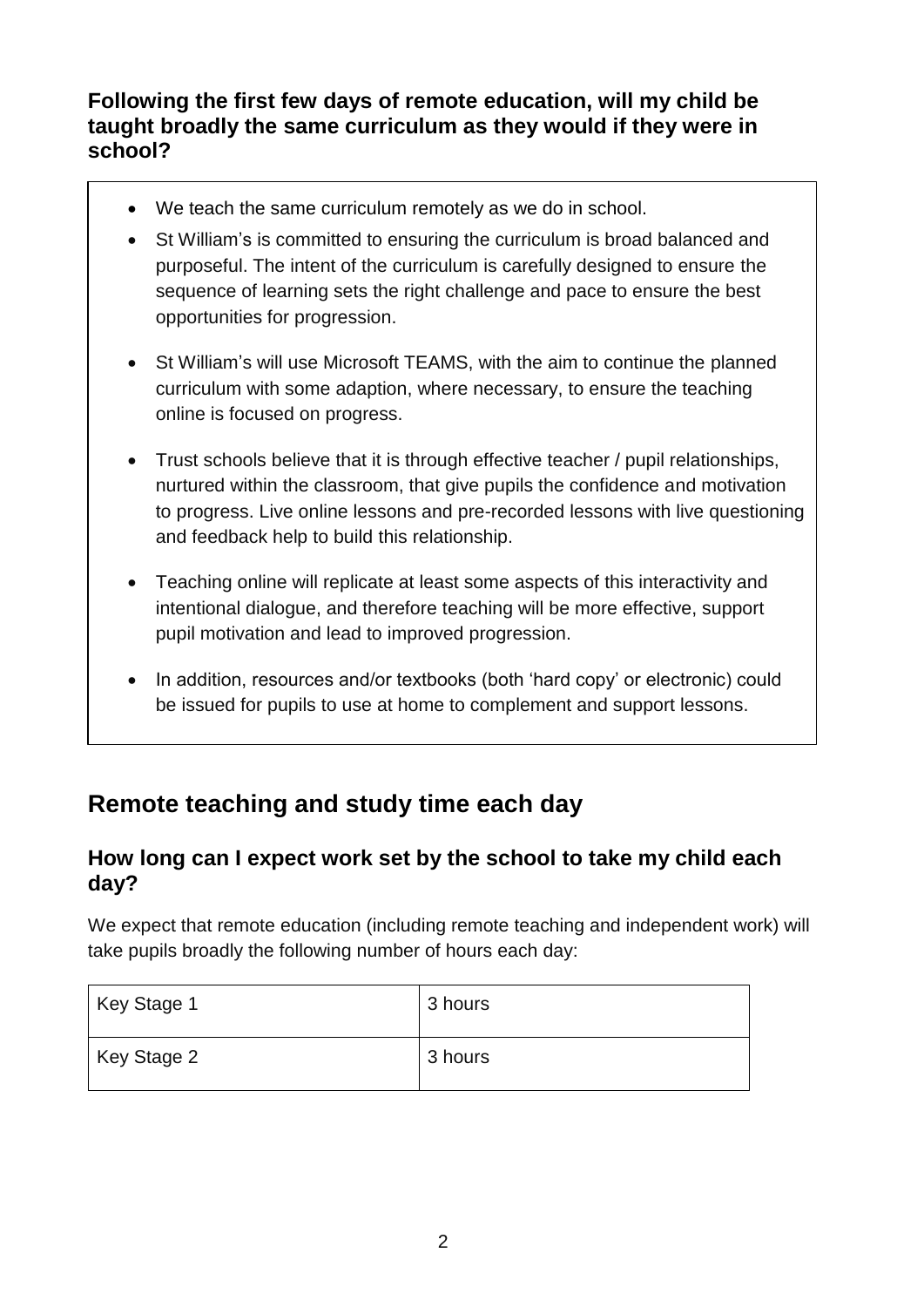# **Accessing remote education**

### **How will my child access any online remote education you are providing?**

Teachers will use Microsoft TEAMS and may make use of 3rd party resources to supplement the teaching materials. Where this is the case the school will only use resources that have been reviewed and deemed suitable. These may include BBC Bitesize, White Rose Maths, Times Table Rock Stars, EdShed, Oak Academy etc

### **If my child does not have digital or online access at home, how will you support them to access remote education?**

We recognise that some pupils may not have suitable online access at home. We take the following approaches to support those pupils to access remote education:

- Regular communication from the Head Teacher and class teachers, ensures that parents and carers are aware that the school are able to loan devices to families so that pupils can access online learning.
- The office email is used by parents to request devices and the Head Teacher and Deputy Head Teacher are responsible for the allocation of such devices, liaising in person with families as well as providing technical support.
- Where access to internet connection or mobile data is a barrier to learning, the school can provide sim cards to support families.
- If the above options are not helpful to pupils, the school will provide printed materials for use at home.

## **How will my child be taught remotely?**

We use a combination of the following approaches to teach pupils remotely: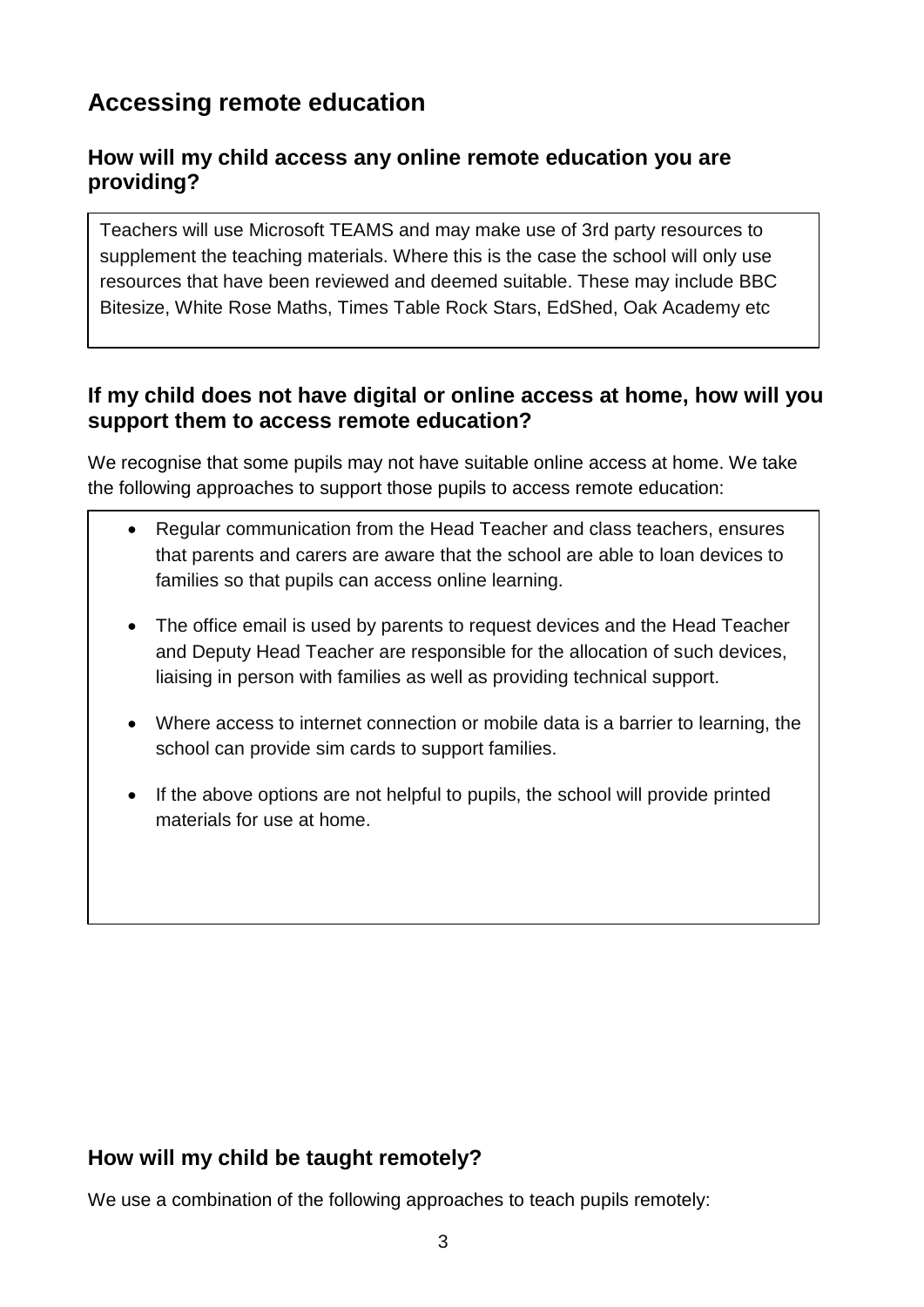Some examples of remote teaching approaches:

- live teaching (online lessons)
- recorded teaching (e.g. Oak National Academy lessons, video/audio recordings made by teachers)
- printed paper packs produced by teachers (e.g. workbooks, worksheets)
- textbooks and reading books pupils have at home
- commercially available websites supporting the teaching of specific subjects or areas, including video clips or sequences
- long-term project work and/or internet research activities

## **Engagement and feedback**

#### **What are your expectations for my child's engagement and the support that we as parents and carers should provide at home?**

- Parents and Pupils are issued with a remote learning code of conduct expectations detailins expectations for children's engagement and the support that parents and carers should provide at home.
- Supporting good behaviour ensures a productive online learning environment for all of our students.
- Students are expected to join the remote lesson on time (with the exception of those who are unable to do so for good reason) and behave with respect and courtesy throughout the lesson.
- All our teachers follow the Whole School Behaviour Policy with regard to discipline and classroom management. Rules and routines are discussed with students so that they are understood clearly. To be effective they should be:
	- Fair and consistent
	- Realistic and positive.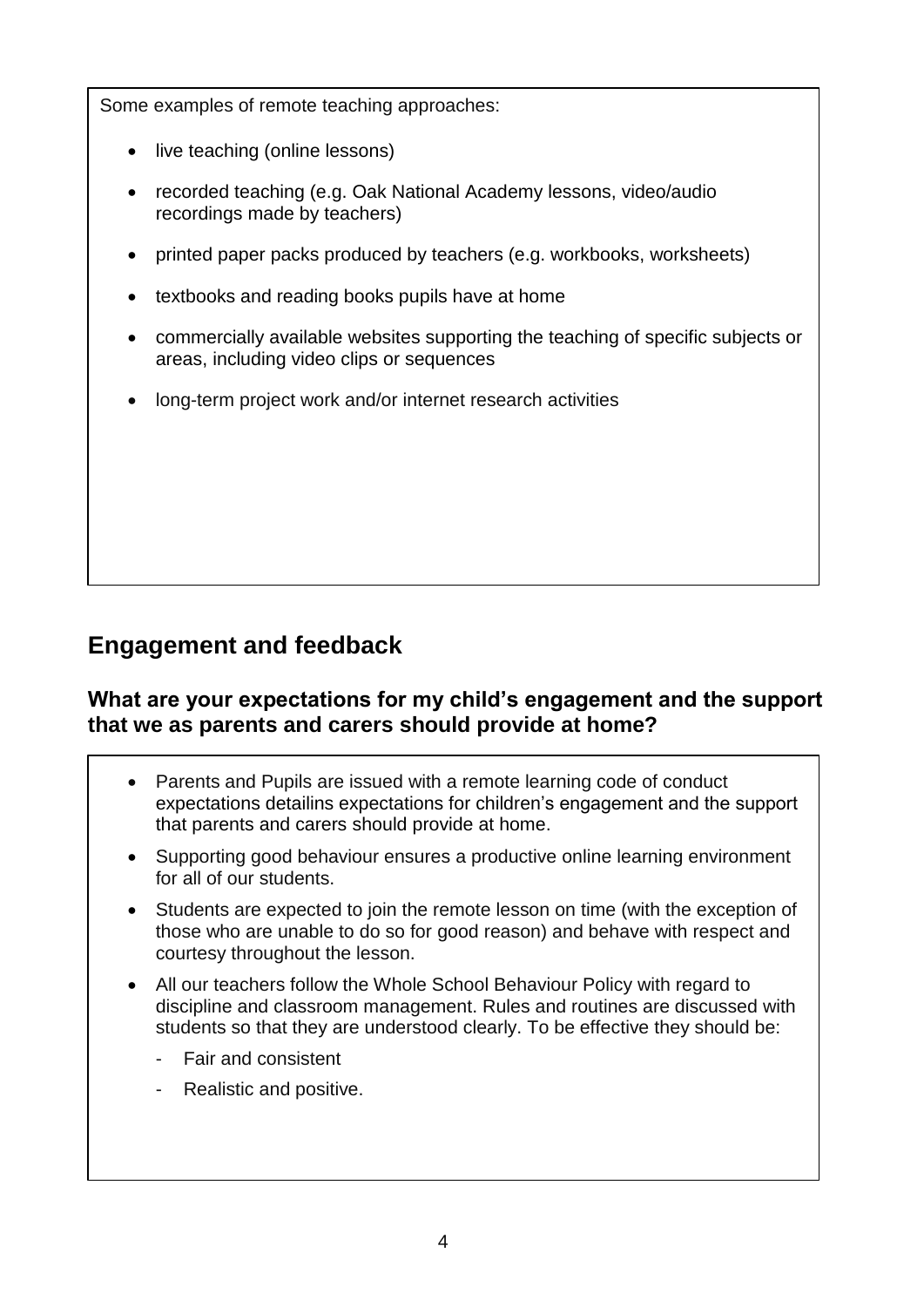### **How will you check whether my child is engaging with their work and how will I be informed if there are concerns?**

- Teachers will keep in regular contact with the pupils in their class.
- The school will monitor engagement in online learning and identify if there are any factors that are barriers to learning.
- Children who are causing concern through lack of engagement will be contacted.
- Schools are social communities and where possible the Teacher will try to ensure inclusive and engaging strategies.
- The school will promote materials for mental wellbeing and PSHE which should be easily accessed by the pupils.

## **How will you assess my child's work and progress?**

Feedback can take many forms and may not always mean extensive written comments for individual children. For example, whole-class feedback or quizzes marked automatically via digital platforms are also valid and effective methods, amongst many others. Our approach to feeding back on pupil work is as follows:

- Providing timely and helpful feedback is a cornerstone of good teaching and learning, and whilst this may be more challenging with remote learning, teachers will endeavour to provide regular feedback to learners on pieces of work that they are required to submit.
- Under normal circumstances, not all pieces of work are formally assessed by teachers and this would continue to be the case should the school employ remote learning.
- Given the nature of the tasks, the type of feedback teachers can provide may not have the same format as marking an exercise book.
- Teachers are encouraged to ensure, when they set assessed work, that it is designed in such a way that meaningful feedback may be provided.
- Possible methods may include:
	- Providing whole class feedback rather than feedback on individual pieces of work – this is an effective way of providing feedback, supported by findings from educational research
	- Using the "Comments" function on online documents or Microsoft
	- Sending a direct to learners with specific feedback / targets
	- Feedback via another website / piece of software